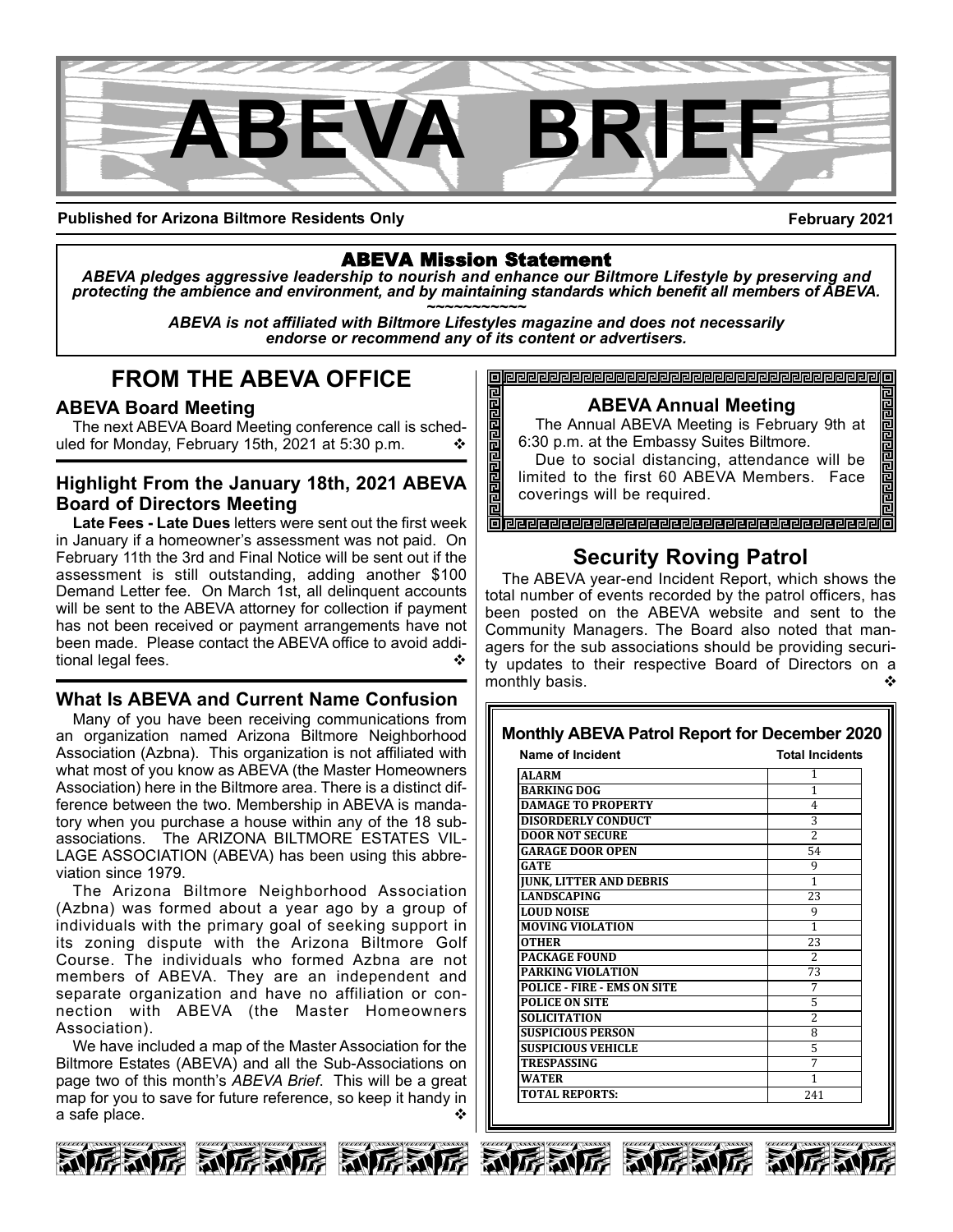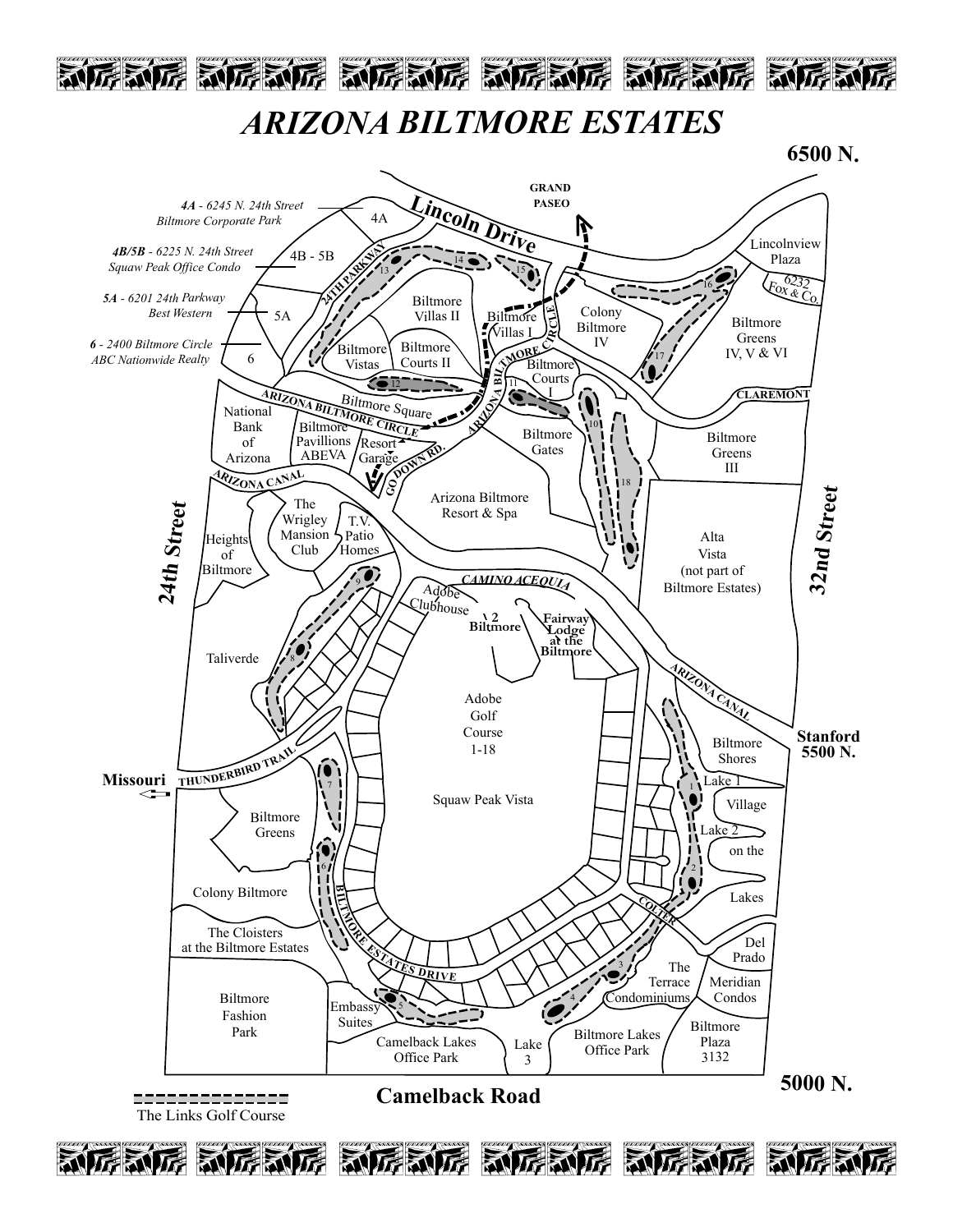

#### **YY** Happy Valentine's Day!  $\triangledown \triangledown$

Valentine's Day, also known as Saint Valentine's Day or the Feast of Saint Valentine, is a celebration observed on February 14th each year. It is celebrated in many countries around the world. Each year many people exchange cards, candy, gifts, or flowers with their special "valentine." The day of romance we call Valentine's Day is named for a Christian martyr and dates back to the 5th century, but has origins in the Roman holiday Lupercalia.

#### **Happy Birthday Day ARIZONA!**

February 14th is also Arizona's Birthday. Arizona achieved statehood 109 years ago to become the 48th state in the union.  $\mathbf{\hat{v}}$ 

#### **Speeding Within The Biltmore Estates**

The City of Phoenix has three speed limits known as absolute speed limits. These are: 15 MPH school zones, 25 MPH residential zones, and 55 MPH highway zones. All other speed limits set by the city, are based on the reasonable flow of traffic, identified by speed surveys. The ABEVA speed limit is posted at 20 or 25 MPH on all streets. Some of the reasons for the 25 MPH speed limit include driver response time and injury related to speed. It typically takes a driver 1.6 seconds to initiate braking action, AFTER they have observed a need to stop. At 25 MPH this works out to 58 feet which leaves about 25-30 feet, for an overall distance to stop of 80 feet. Please have consideration for ABEVA residents and pedestrians, be mindful of your driving habits and take a little more care in daily routines; slow down, no texting (it's against the law) and keep your eves on the road so we can all be a little safer.  $\cdot$  v

#### **Walking Safety**

The weather has been beautiful, so it's a perfect time to get outside. **The canal will be closed until the end of February for cleaning and repair by SRP.** That means more people will be walking on the streets. Please be aware of your surroundings when walking around the Biltmore. When walking, please be mindful of traffic and keep the volume on your devices at a level where you can still hear bike bells, horns, and warnings from other walkers and runners. If there is no sidewalk and you must walk on the side of the road, walk where you are facing oncoming traffic. This will give you the best chance to see oncoming traffic and allow you to and take evasive action when needed. Drivers, please be mindful of walkers and drive at the posted speed or below.  $\mathbf{\hat{v}}$ 

## **Caddis Flies**

#### **Letter From The Office of SRP...**

SRP is experimenting with a new technique to try and help control the caddis fly population along the Arizona Canal. We have received many complaints/concerns regarding caddis flies over the past several months and find it necessary to try to see if we can remedy the situation.

SRP has lowered the water in the canal and mechanically scrubbed the sides of the concrete canal liner. It is hoped this process will help reduce the caddis fly population.

The canal banks were closed while we performed this work, as it involved large equipment and other potentially hazardous conditions, and will be closed until the end of February.

Please realize that start and completion dates were dependent upon weather and other construction-related issues.

We appreciate your cooperation concerning this project and apologize in advance for any inconvenience you might experience. It is SRP's goal to continue delivering safe, reliable power and water to your community.

Please feel free to call Stephanie Navarro with any questions or concerns at 602-236-2563. v









**James Bell, President Steven Helm, Vice President Mark Monserez, Secretary Judith Shafkind, Treasurer Wes Balmer, Director Will Hawking, Director Bill McKay, Director**

#### **ABEVA Office Information**

**2525 East Arizona Biltmore Circle, Building D, Ste. 145 Phoenix, Arizona 85016 Hours Mon.-Fri. 8:30 am-5 pm 602-955-1003 phone 602-955-1144 fax Carol Jones Executive Director** The *ABEVA Brief* Editor Carol Jones cjones@abeva.com

**Roving Patrol: 602-369-4776 Police Dept. Non-Emergency: 602-262-6151**

#### **Website Information**

Please visit the website at www.abeva.com. There is a link to pay your annual assessment. You<br>can download many ABEVA documents; CC&Rs, Parking Permission, Architectural Request Form, and more. You may also read board minutes and the *ABEVA Brief* online. ❖

# **Handy Contacts**

City of Phoenix Back-Washing 602.256.3190 Dead Animal Pick-up 602.262.6791 Dog Catcher 602.506.7387 Snake Control 480.894.1625 Fish & Game 602.942.3000 SRP Outages 602.236.8811 Water Department 602.262.6251 Water Department (after hours) 602.261.8000